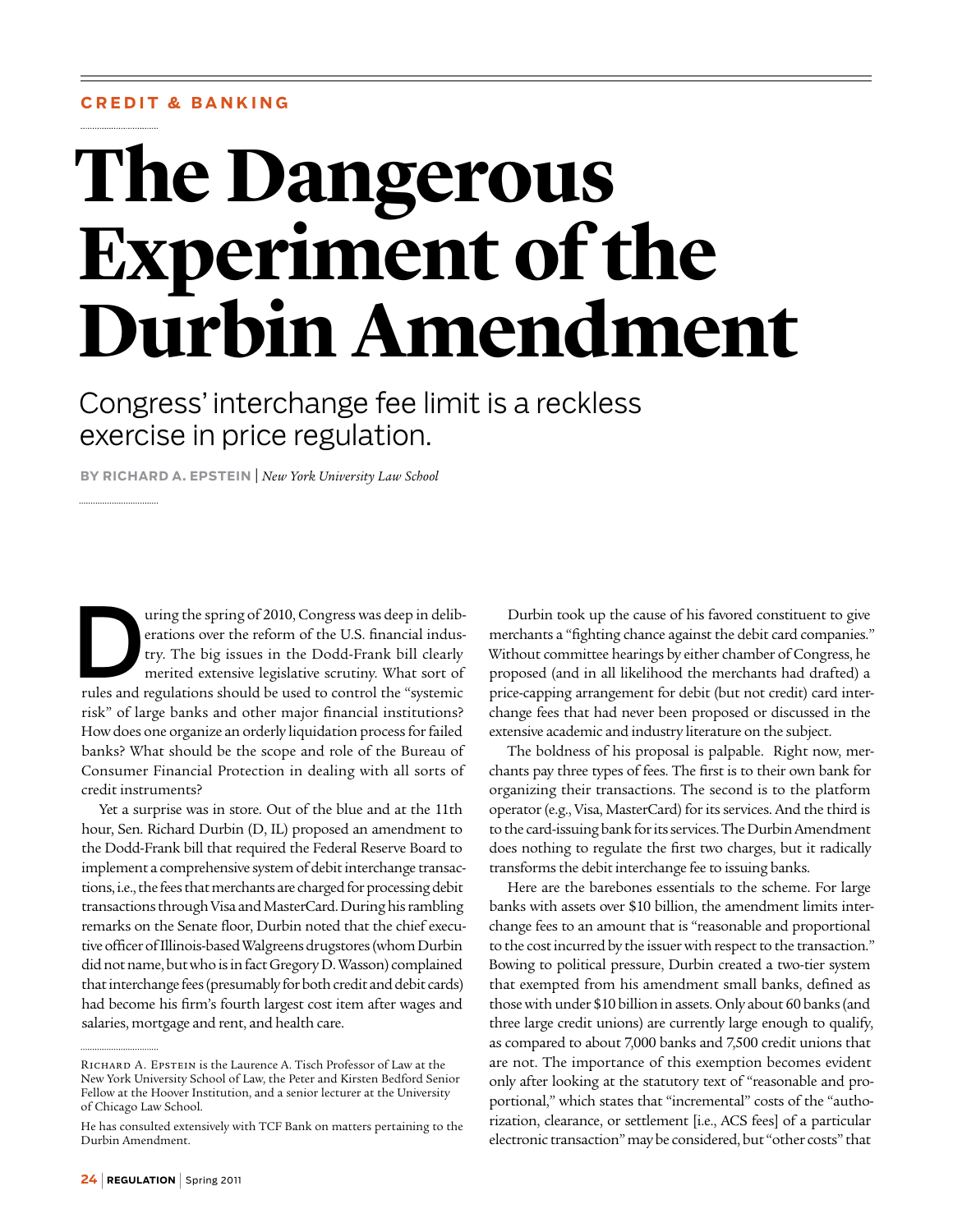are "not specific" to a particular electronic transaction shall not be considered. The amendment leaves some discretion in ascertaining how to "consider" the enumerated costs, but it leaves no discretion in determining how *not* to consider costs. The only sure way to do that is to ignore them.

Given its statutory mandate, the Federal Reserve Board collected extensive survey data to identify the various elements of allowable costs. The included banks ranged from the four huge banks — Bank of America, with \$2.3 trillion in assets; J.P. Morgan Chase and Citibank, each with about \$2 trillion in assets; and Wells Fargo, with about \$1.2 trillion in assets — to about 60 other banks of varying size. My client, TCF Bank (formerly Twin Cities Federal), has about \$18 billion in assets, less than 1 percent the size of the three biggest banks. Yet since TCF specializes in retail banking with

debit cards, it has no credit card business. The fee restrictions of the Durbin Amendment are far greater as a percentage of TCF's revenue than they are for most of the major banks — which is why it decided to launch a full-scale constitutional challenge to the amendment. I will discuss that challenge presently.

## **The Numbers on Debit Interchange**

To set the stage for the constitutional question, it is critical to understand how deeply the Durbin Amendment alters established ways of organizing debit transactions. Today, the average debit card transaction is about \$35, carrying a 1.35 percent debit interchange fee that Visa or MasterCard (in addition to their own smaller fees) pay to the issuing bank, which



works out to about 47 cents per transaction. For TCF, the typical allowable ACS charges would be about 9 cents of that total, for a reduction of over 80 percent in fees.

Many financial institutions pressed ingenious theories on the Fed to give a broader definition of allowable fees, but the Fed stuck to a narrow definition that led it in December 2010 to propose two possible tests: The first was a narrow definition of ACS fees, which were to be approved in the individual case up to 12 cents per transaction. That definition took a restricted view of what it meant to authorize a transaction, such that TCF's recoverable rate would be 4 cents per transaction. The Fed was undecided on whether to introduce a second payment window by which covered banks could obtain as of right 7 cents per transaction, even if their actual costs were lower.

This payment system cuts out the rich variety of rate structures that are now in use, and blocks in advance others that might become sensible with new technology. But far from worrying about those issues, many retailers howled that this 7-cent figure promised a 700 percent profit over the penny they claimed was needed to process the debit card transaction.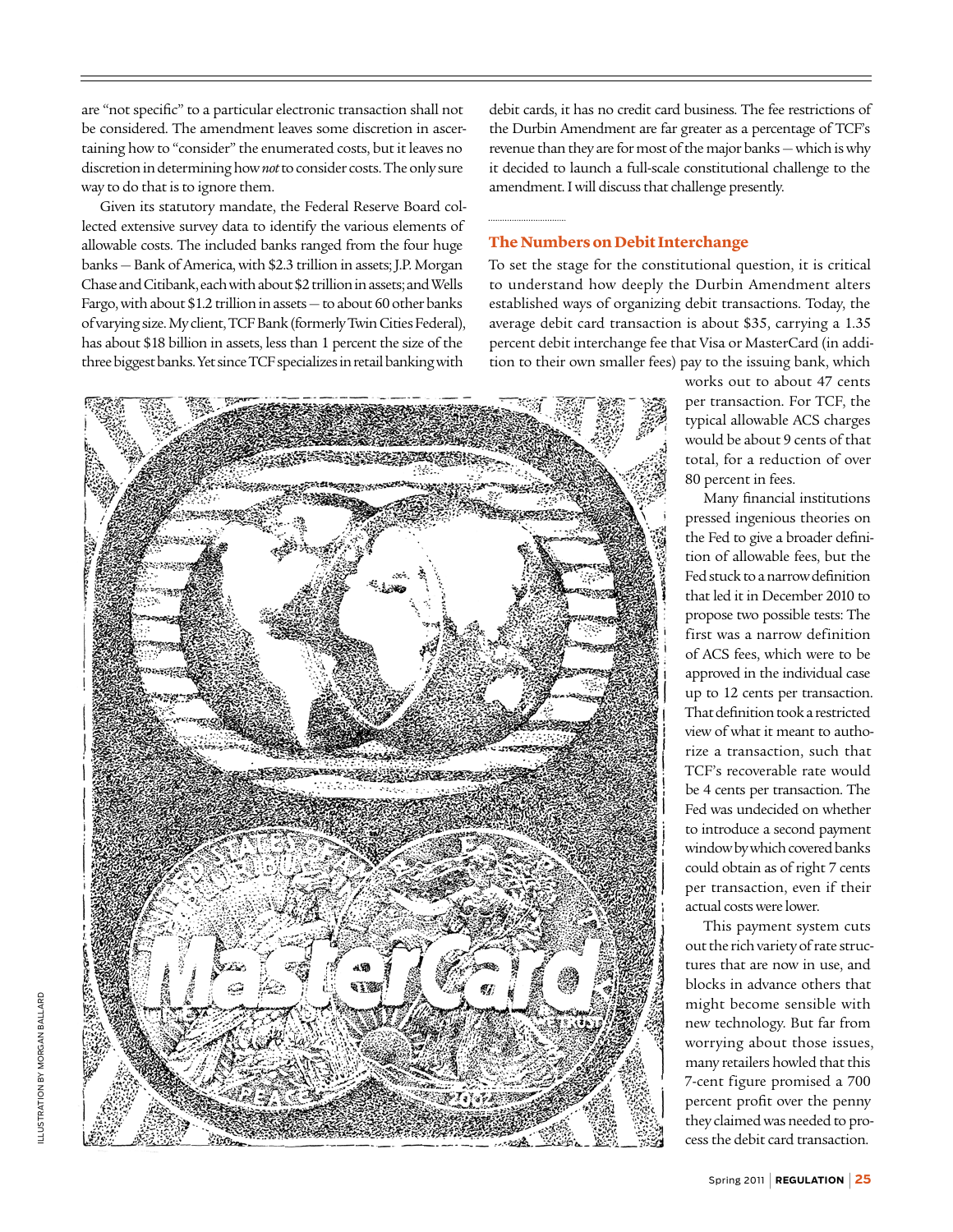Perhaps retailers are *not* clamoring to get into the debit card business because they know that these ACS expenses do not cover all costs. For instance, Durbin's statutory formula excludes, at a minimum, the fixed costs that are needed to design, build, and maintain an extensive debit card apparatus to deal with the massive flow of debit transactions. The costs also exclude large, non-electronic variable costs, including customer service, billing practices, and advertisement and promotional activities, which are designed either to bring people into the bank or to keep them as clients once they have signed up. Under current practices, all these basic services are provided free to customers whether they use credit, debit, cash, or checks.

The competitive decision not to charge customer fees means necessarily that these interchange fees are critical for a bank like TCF, which had, even before the Durbin Amendment, a very high turnover rate in its customer population, reaching between 30 and 35 percent per annum. Low- and moderate- income customers are highly price sensitive. In order to obtain from them the revenue lost through the interchange system, either monthly fees or swipe fees would cost just under \$100 per year for an average account, which could easily send many of the bank's customers scurrying off to an exempt bank that can continue to offer free debit cards.

The narrow definition of "reasonable and proportional" has also spawned serious concern in both the House and Senate, including a recent public pronouncement from Rep. Barney Frank (D, MA) stating that he was prepared to work with Republicans to "replace or repeal" a law that has battered the price of Visa and MasterCard stock, just as his more recent January remarks attacking the amendment gave a boost to their value. In time, some prospects for legislative amendment may yet emerge, although getting a change of heart in the Senate could prove difficult. In the meantime, TCF has filed its constitutional suit in the District Court of South Dakota before Judge Lawrence L. Piersol, a Clinton appointee to the federal bench.

#### **The Economics of Two-Sided Markets**

The legal challenges to the Durbin Amendment require understanding that debit (and credit) card systems are organized as part of a two-sided market. These markets operate on centralized platforms, which are commonly but not exclusively supplied by Visa and MasterCard. In one sense, the term "two-sided market" sounds otiose. After all, all markets have buyers and sellers, thereby constituting two sides of the market. So why should debit cards be different?

 The key answer to this question was supplied by the late William Baxter, writing in the *Journal of Law and Economics* in 1983. In an ordinary market, each buyer and seller goes about his business without caring whether or not other traders succeed or fail. Thus the seller of apples wants high prices from customers who seek low prices. So too for buyers and sellers of bread. The market for each product reaches equilibrium when the price equalizes the quantities both demanded and supplied.

Two-sided markets do not have this independence between

separate products. In virtually all cases, the ability to satisfy one side of the market depends on the continued participation of the other. Thus a traditional singles bar that only attracts male patrons would quickly go out of business. As an empirical matter, it is far easier to get men to attend singles bars than women, implying that a uniform price for drinks for all customers results in an excess of males, at which point the market can collapse. What is needed is to find a cost-effective way for the men to subsidize the purchase of women's drinks, which meets the following constraint: the total prices paid by the men and women together must exceed the total costs of supplying drinks to both groups including the transaction costs of putting the deal together.

The challenge is determining how to arrange for the needed cross payments. Assume that the uniform price of a drink is \$10, when men on average are willing to pay \$15 to attract women, while the women will only pay \$8. The total benefits are \$23 and the total costs are \$20. The shortage of women will lead the men to stay away as well. But charging women \$8 and men \$15 more than covers costs, while also equalizing the number of men and women. Quite simply, some portion of the men's surplus is paid to the women in the form of differential prices. There is, of course, no direct payment from any particular man to any particular woman. Instead, the proprietor sets different prices to bring the market into equilibrium, making both sides better off.

The distinctive feature of the two-sided market is the transfer payment between the two groups, which exploits a previously untapped source of gain from trade. The singles bar illustrates the mechanics, while the two following examples show the variety of these two-sided markets. Newspapers must serve both advertisers and readers, and in some cases the entire costs are borne by advertisers to lure in readers with free handouts. Shopping malls are two-sided markets with merchants and customers: sometimes customers are charged parking fees at below cost; in other cases they park for fee. The dynamics of each of these markets differ in subtle ways, but properly executed, all of these complex pricing systems should meet the gold standard for all voluntary transactions: leaving everyone better off and no one worse off than before.

The same basic dynamic works with payment systems, because the merchant's demand for customers is less price-sensitive than the customer's demand for merchants. The debit interchange system thus works the needed transfer payments to bring the market into equilibrium, only now on a far greater scale. In this setting, it would be a transactional nightmare for each retailer to negotiate a separate interchange fee with each individual cardholder; the transactions costs would consume the entire gains from the system. So now the debit card platform takes the place of the proprietor of the singles bar, the newspaper owner, or the shopping mall manager. Issuing banks receive payments from merchants to help support their efforts to lure consumers. The platform operator sets the rates that link the two sides together, subject to the constraint that the total benefits from the system must exceed the total costs. Baxter was the first to articulate how the transfer payment from merchants to consumers could equalize demand on both sides of stable, two-sided markets.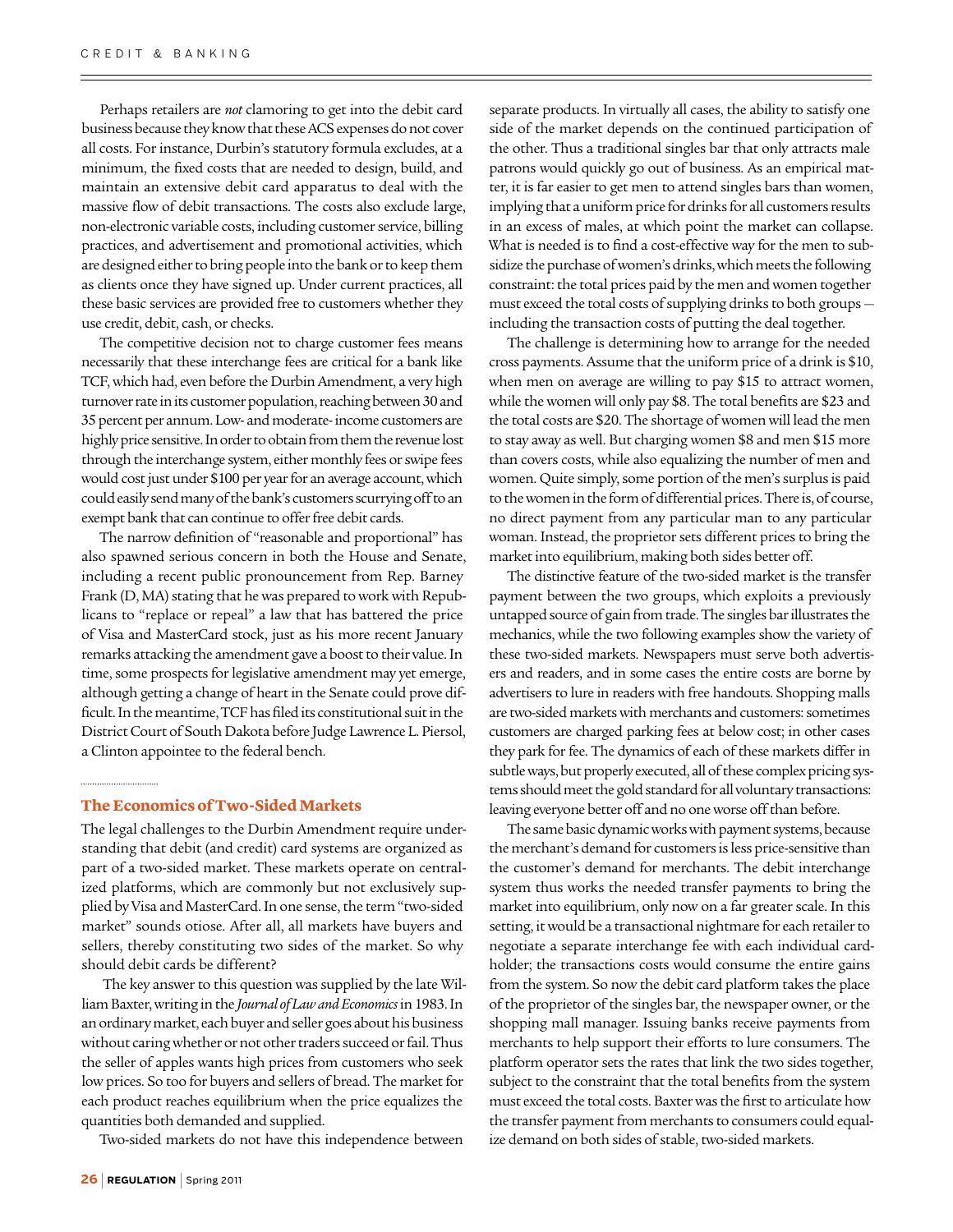**Payment cards** Unlike bars, however, the payment system is more complex, for reasons that Baxter did not discuss in his 1983 article.

First, each side still has to organize its own efforts. Thus, on the merchant side, merchants must develop their own processing systems. They may do this with the assistance of what are called acquiring banks, which are paid negotiated fees that do not operate through the platform. On the other side of the market, the issuing banks have to figure out how best to price their services to their own customers. In general, the dominant pattern follows a TCF innovation made when debit cards were first introduced in 1995. The bank issues debit cards for free and then charges customers for defaults to help defray the cost of the system. This payment pattern rewards good behavior and imposes sanctions on defaulting customers, thus reducing the number of system breakdowns. It

otherwise stymie any effort by individual merchants to improve the network performance separately.

These new functions depend on new technology. Checks and debit cards differ in the same way that faxes differ from emails and typewriters from computers. The first element in each of these three pairs is mute. The second is dynamic and allows for the constructive use of the acquired data. The combined effect of the multiple business functions of the expanded debit card transforms and enriches the original Baxter analysis. The Durbin Amendment, however, blocks any collective merchant payments for services across the debit card platform, thereby introducing a serious regulatory inefficiency for debit cards. The steep limitations on debit fees for all issuing banks could easily lead to a smaller bundle of services that issuing banks supply to merchants, who in turn might, for example, be asked to assume the

## The steep limitations on debit fees for all issuing banks could easily lead to a smaller bundle of services that issuing banks supply to merchants.

follows, therefore, that the transfer payment does not fund the full cost that the issuing bank incurs in operating the system.

Second, the issuing banks assume more functions than they did in the older system. In the early checking systems, the merchant bore the risk of loss from bad checks because the customer's bank had little or no information about the account balance when the check was drawn. For large transactions, cashier's checks eliminated that risk with a built-in prepayment mechanism. But for routine transactions, those costs were so high that the merchant ate the loss. The debit card changed the risk-bearing capabilities of the two sides. No merchant can assemble reliable electronic data on thousands of customers who do business at different banks around the country. Each bank, however, has that information about its own customers. Quick communications across the network platform let the issuing bank harness that information to monitor both credit and debit transactions. With debit cards, the banks take the credit risk by authorizing payment, say, on an overdrawn account, into which a paycheck or Social Security monthly installment is scheduled to be deposited. The charge for taking that risk away from the merchant is then bundled into the interchange fee.

Third, the asymmetry in positions becomes more dramatic because the promotional activities by banks for debit cards lure more people into retail outlets. When banks advertise various promotions to their customers, these rewards are not tied to their purchases at any specific firm. They are made to build up the overall system in ways that let each retailer gain in rough proportion to its contributions. Retailers have no way to expand the base of general card users by their own efforts, because to promote the card lets other retailers free ride off its efforts. In effect, this payment system overcomes a collective action problem that would

That inefficient funding structure will also lead to cutbacks in system-wide advertisements, the growth of debit card use, and the introduction of new technologies. No legislative scheme with these retrograde features could be regarded as

debit card losses from forgery, fraud, and overdrawn accounts.

pro-consumer when measured against the achievements of any active and expanding system. The retailers have no reason to think that a combination of higher debit card fees and reduced services will outperform the status quo. Already newspaper and magazine articles are casting a jaundiced eye on "greedy" banks for raising fees — without mentioning the impact of the Durbin Amendment.

## **The Constitutional Challenges**

The massive financial dislocations threatened by the Durbin Amendment have, to date, provoked only one constitutional challenge — that of my client, TCF. Its willingness to take the lead with this challenge rests upon its distinctive market position. Under the Durbin Amendment, a "large" bank is one with about \$10 billion in assets. Yet TCF is heavily committed to the retail banking sector, with its largely blue-collar, low- to middle-income customer base. TCF has no credit card business, nor does it have any of the diversified set of activities of the mega-banks with which it is grouped. Simply put, TCF is the 47th largest bank by asset count, but the 12th largest debit card issuer. At the same time, it faces intense competition from the exempt small banks. TCF cannot shift customers to credit cards and it cannot do without the debit card. It has no effective business strategy to mitigate the revenue losses from the Durbin Amendment, such as by altering the mix of fees it charges to its customer base.

Economic hardship, standing alone, does not substantiate a constitutional grievance. In the current legal environment, moreover, a generalized "substantive due process" claim is hard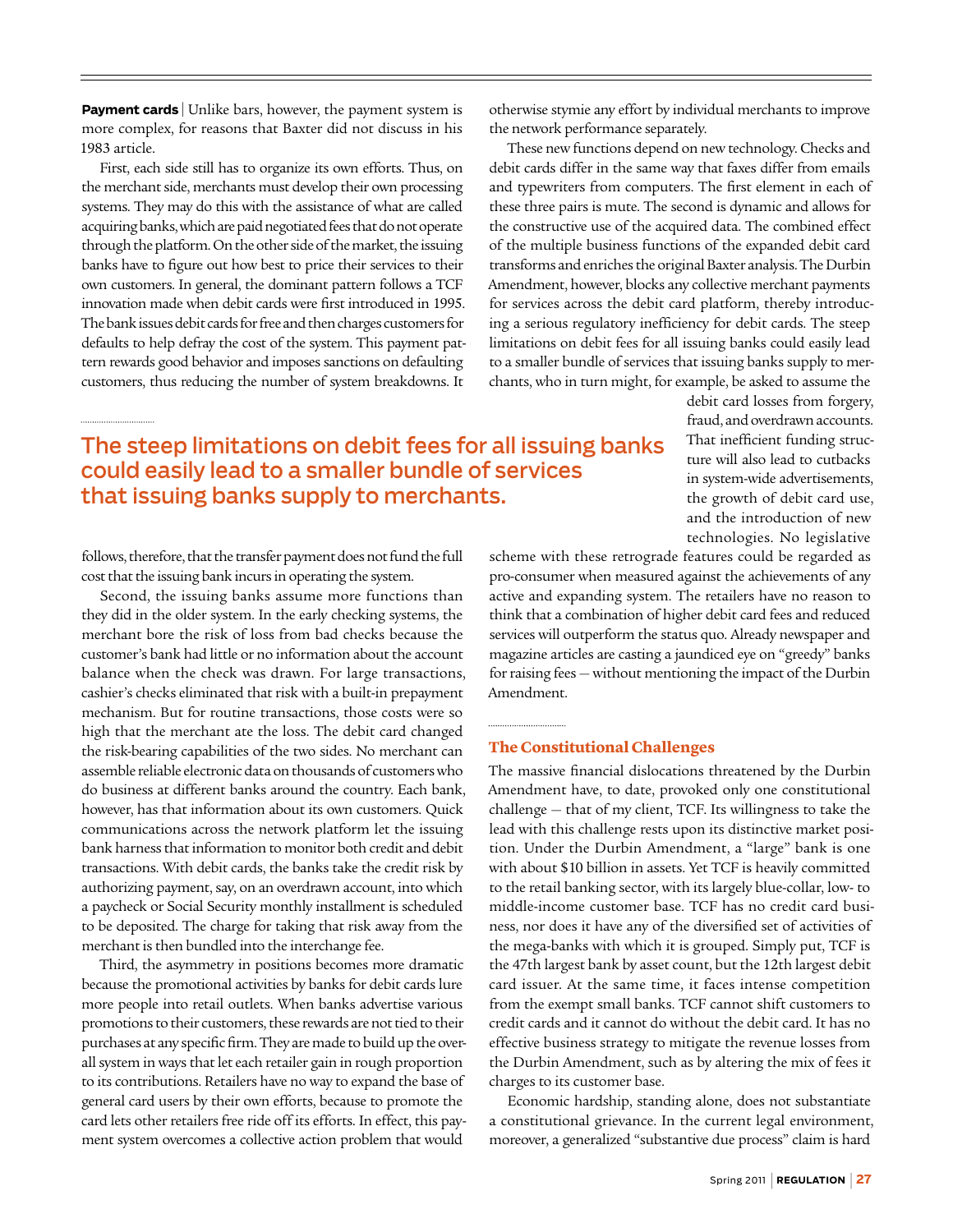to mount in the teeth of a highly deferential "rational basis" test under which courts give only cursory scrutiny to the challenged legislation. Accordingly, any successful constitutional attack must come from another quarter  $-$  in this instance, the law of rate regulation. That body of law first developed in the late 19th century in response to the emergent natural monopolies in railroads, telecommunications, electricity, and gas. Transportation and telecommunications grids cannot operate as perfectly competitive markets so long as rival carriers must make unique interconnections with each other, giving rise to a holdout risk by carriers that refuse to accept traffic originating in other networks. In contrast, the natural monopolies for electricity and gas need not, over the relevant range of output, fear new entry, given

*Hope Natural Gas Co.* This bottom-line requirement set up a fixed and inflexible standard.

The key question is how this approach to rate regulation carries over to the payments industry, with its distinctive two-sided market structure. On the consumer side, the payment system is a purely competitive industry in which legions of issuing banks seek to attract debit card customers. On its other side, the issuing banks take as given the interchange rates set by Visa and MasterCard. The common, but overblown, fear is that these two companies will exert some monopoly power akin to that possessed by the traditional public utility. To be sure, the traditional antitrust law makes illegal any collusive arrangement between Visa and MasterCard to set rates, of which there is now no evi-

that any discrete geographical market is best supplied by a single provider. To be sure, rate regulation may not be the best strategy for dealing with natural monopolies, for that expensive and error-prone system often shields the incumbent

## Because a generalized "substantive due process" claim is hard to mount, a successful constitutional attack must come from another quarter.

supplier from entry by technologically superior firms. It may just be best to let technological improvements erode the once–natural monopoly base.

However strong that critique, no one thinks that it renders standard forms of rate regulation unconstitutional. It gives some hint, though, of the serious risks of undertaking this venture. Set the rates too high, and the public utility earns a monopoly profit. Set the rates too low, and government can confiscate the original capital investment that is already in the ground, denying both cost recovery and a reasonable profit over the useful life of the investment. To protect against the expropriation of sunk costs, courts have allowed the regulated parties to challenge insufficient rates on constitutional grounds, usually under the Due Process Clauses of the Fifth and the Fourteenth Amendments.

How, then, should courts set these rates? In general, courts have devised two standard methods. The earlier method requires the firm to bear the risk that its capital investments will not prove useful in the business; wasteful expenditures are thus excised from the rate base. After all, competitive firms do not receive any return on foolish investments either. The quid pro quo for the smaller rate base is a higher rate of return, just as in a competitive market. The alternative methodology does not ask whether the initial investments were prudently made; instead, all the invested capital is added into the rate base. In exchange, the utility receives a lower rate of return. The added simplicity of this system is, however, necessarily offset by the inferior incentives it creates for prudent investment. Which approach is best is far from clear, so that the current law, as reflected in the 1989 opinion of the late Chief Justice William Rehnquist in *Duquesne Light Co. v. Barasch*, leaves that choice to the regulator — but *only if* the "end result" or the "bottom line" lets the firm earn a sufficient return to attract and maintain capital. This test was propounded by Justice William O. Douglas's 1944 decision in *Federal Power Commission v.*  dence. Quite the opposite, these two companies compete with each other vigorously in every market in which they operate, and they face constant inroads from American Express and Discover, which work on different business models, not to mention a large number of small companies that are poised in the wings. There is nothing remotely comparable to the territorial monopolies for gas and electric companies. These risks of supracompetitive prices are, in my judgment, small relative to the enormous transactional simplifications that debit card networks create. The alternative antitrust claim posits a vertical conspiracy between either Visa or MasterCard and the issuing banks. But this argument quickly founders in the absence of a clear explanation of how their cooperation could restrict output or raise prices. Why, if Visa and MasterCard had any such power, would they use it to benefit issuing banks instead of themselves?

A second feature separates debit card systems from traditional public utilities. The public utilities have only one source of revenue: their customer base. Banks that issue debit cards have two: the current interchange fees collected from merchants and fees from debit card customers. The Durbin Amendment does not regulate the fees that issuing banks can charge their own customers. The government and the merchants insist that those fees allow issuing banks to recoup, dollar for dollar, any lost interchange revenues, so that no economic loss stems from the regulation. Thus, the Fed's rulemaking proposal of December 16, 2010 stated: "[U]nlike in the case of public utilities where the utility's only source of revenue is the fees charged for the service or commodity, issuers have other sources, besides interchange fees, from which they can receive revenue to cover their costs of operations and earn a profit." But this argument does not work. The only possible sources of revenue are fees to debit card holders, but at no point does the Fed ask whether market conditions, including the small bank exemption, allow them to earn the